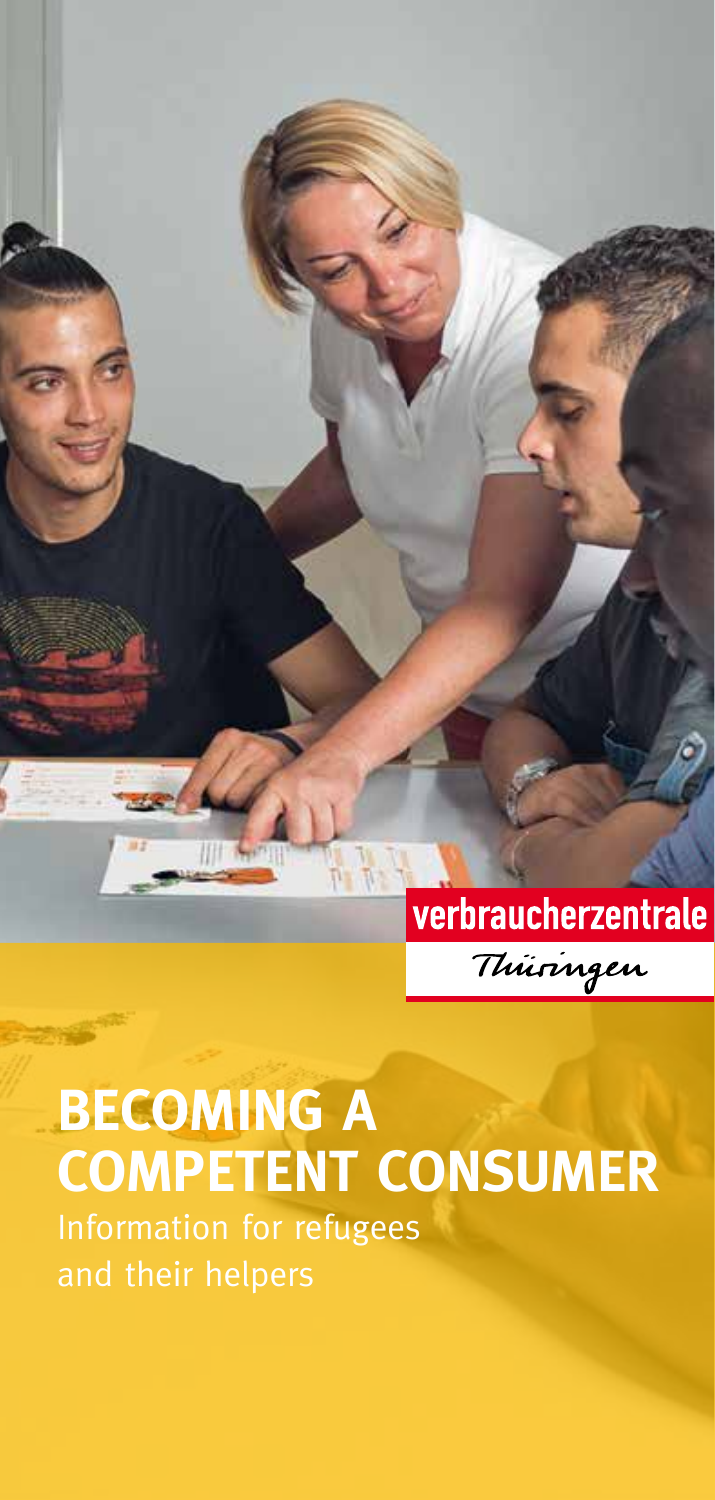# **THAT'S WHAT WE DO**

## **EVERYBODY IS A CONSUMER**

Refugees have to make many decisions within a short time after their arrival: How do I open a bank account? Which insurances do I need? What am I actually allowed to do on the internet? How do I find a mobile phone contract that is best for me? When you buy something in a shop or sign a contract with any company, you're acting as a consumer. Therefore everybody in our society is a consumer – German citizens as well as refugees – and every consumer has rights and obligations.

## **HELPING YOU IS OUR MISSION**

Some companies exploit people who do not know their consumer rights or speak very little German. These companies treat their customers unfairly. As a result, consumers often pay a lot of money for inferior products and services. We, for instance, help all consumers who have problems with companies like that.

### **WE OUR AREAS OF EXPERTISE**

- We can help you if you have a problem with your mobile phone contract or internet service provider contract
- We can help you when you are in a dispute over a product or service, no matter whether you bought it in a store or over the internet
- We know what to do when you received a letter from a lawyer because of a copyright infringement
- We explain to you how to find the best energy (electricity & gas) plans for you
- We give you advice on how to save electricity and water
- We can recommend essential insurances for your needs
- We can advise you on everyday (Giro) bank accounts and bank loans
- With us you can get advice on how you can have a healthy diet in Germany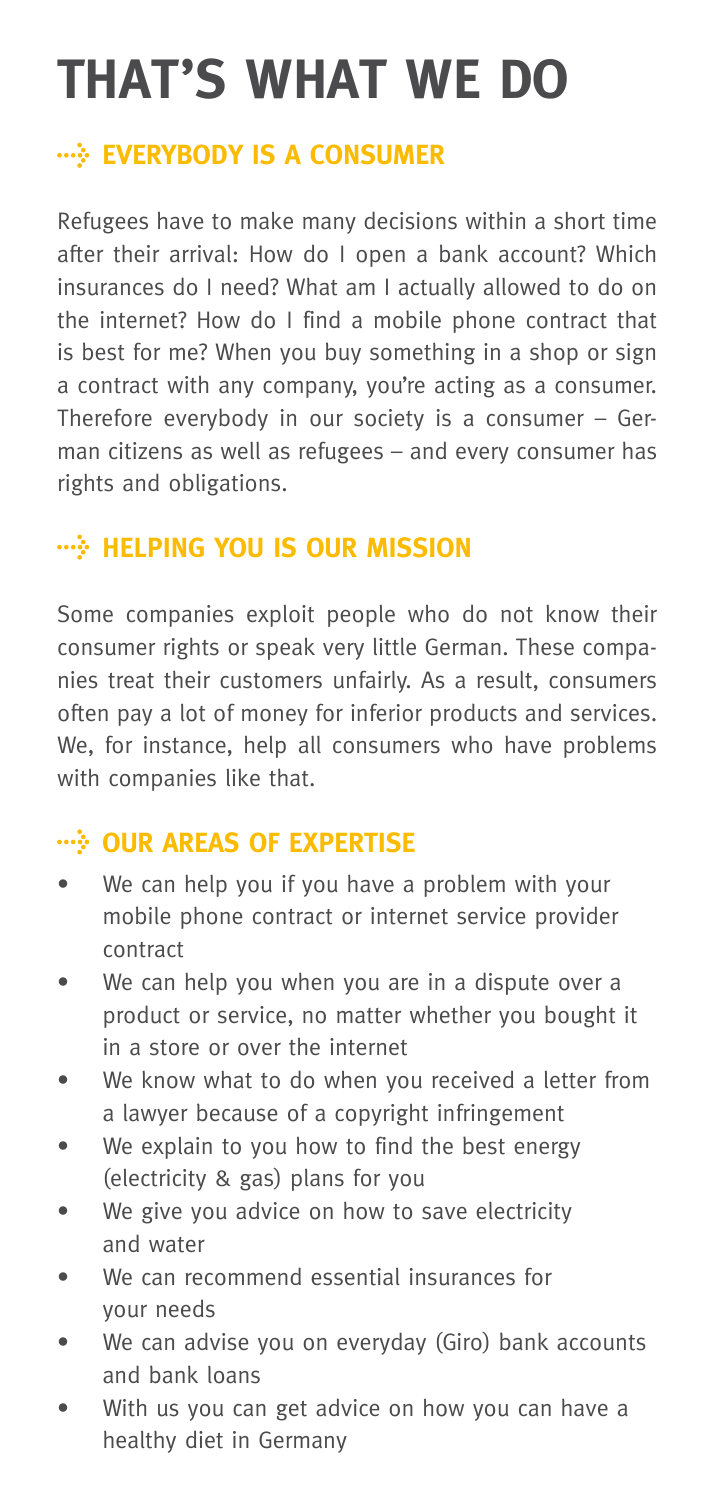#### **WE'RE HERE TO HELP YOU**

We'd like to invite you to visit one of our centres in Thuringia (see back of the page). Our advisers will help where ever they can.

- Please make an appointment in advance
- Please bring somebody who can translate if you only speak very little German
- Unfortunately, we cannot advise you on: labour law, asylum law, social security legislation
- Depending on the topic, your appointment might cost some money

# **WE PROVIDE INFORMATION**

We give presentations to refugees and their helpers on a wide variety of consumer topics. And we'd love to explain what a Consumer Advice Centre is and how you can use our knowledge to your advantage. We cater for diverse levels of knowledge and abilities.

- We can do presentation in-house or at your location
- You can choose the consumer topic you'd like to know more about

## **FEEL FREE TO CONTACT US**

**Nadine Bellstedt and Sabrina Bensaid**